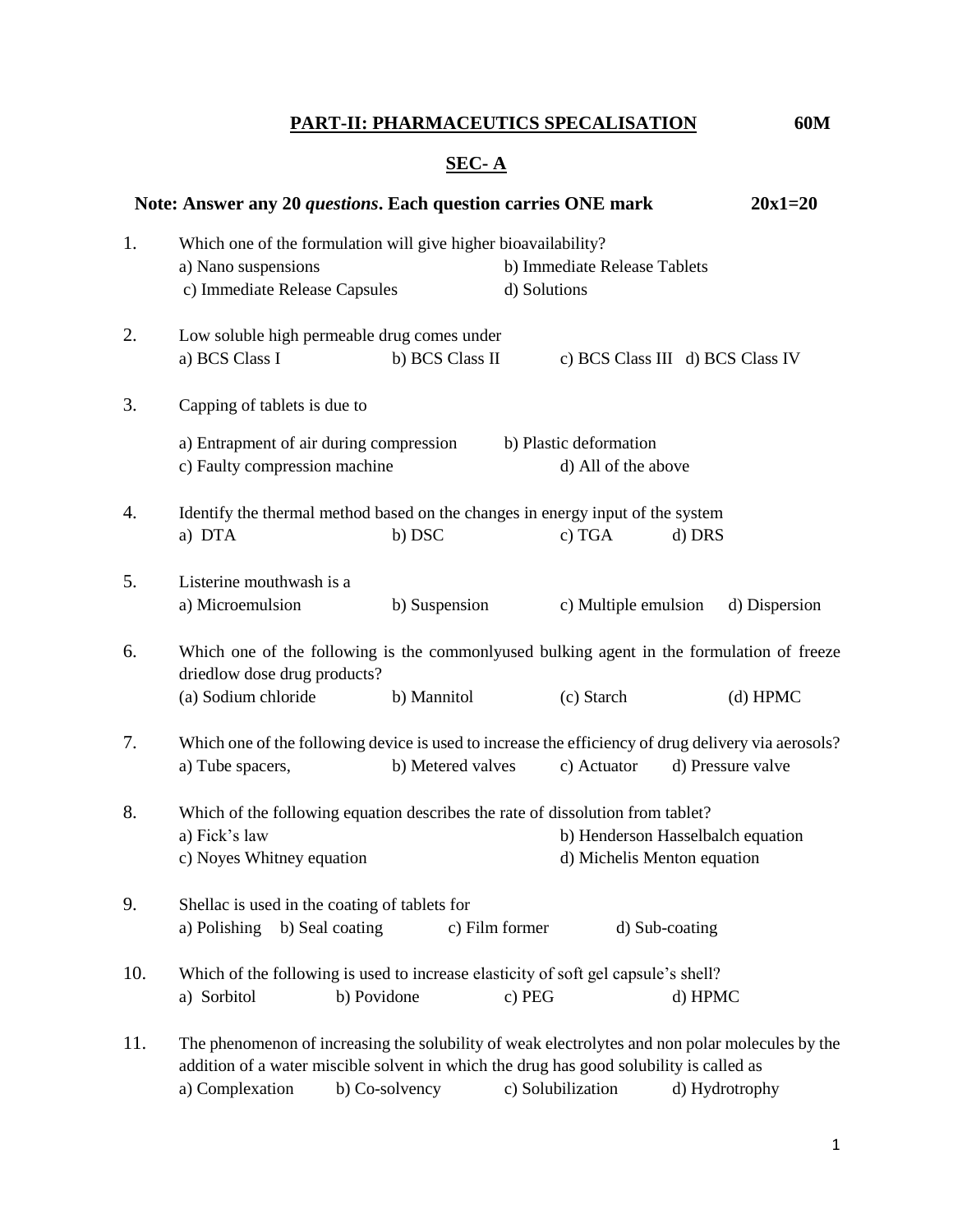| 12. | Which of the following is a new drug delivery process which is composed of phospholipids that<br>spontaneously form multilamellar concentric vesicles with layers of aqueous media separating<br>the lipid layer? |                                                                                                                                         |                                                                          |                          |  |  |
|-----|-------------------------------------------------------------------------------------------------------------------------------------------------------------------------------------------------------------------|-----------------------------------------------------------------------------------------------------------------------------------------|--------------------------------------------------------------------------|--------------------------|--|--|
|     | a) Prodrugs                                                                                                                                                                                                       | b) Liposomes                                                                                                                            | c) Osmotic pumps                                                         | d)Nanoparticles          |  |  |
| 13. | The measure of cohesive strength of the cross linking that occurs between gelatin molecules and<br>is proportional to the molecular weight of gelatin is called                                                   |                                                                                                                                         |                                                                          |                          |  |  |
|     | a) Bloom strength                                                                                                                                                                                                 | b) Viscosity                                                                                                                            | c) Surface tension                                                       | d) Partition coefficient |  |  |
| 14. | If the Carr's index of a powder is 10% then the type of powder flow is                                                                                                                                            |                                                                                                                                         |                                                                          |                          |  |  |
|     | a) Poor                                                                                                                                                                                                           | b) Excellent                                                                                                                            | c) Very poor                                                             | d) Good                  |  |  |
| 15. | Inadequate spreading of the coating solution during tablet coating before drying causes                                                                                                                           |                                                                                                                                         |                                                                          |                          |  |  |
|     | a) Orange peel effect                                                                                                                                                                                             | b) Sticking                                                                                                                             | c) Blistering                                                            | d) Picking               |  |  |
| 16. | The ratio of void volume to the bulk volume of the packing of the powder is called as                                                                                                                             |                                                                                                                                         |                                                                          |                          |  |  |
|     | a) Porosity                                                                                                                                                                                                       | b) True density                                                                                                                         | c) Granular density                                                      | d) Bulk density          |  |  |
| 17. | a) Solubilization                                                                                                                                                                                                 | b) Parentral suspension c) Microemulsions                                                                                               | Which of the following technique is used toformulate depot formulations? | d) Encapsulation         |  |  |
|     |                                                                                                                                                                                                                   |                                                                                                                                         |                                                                          |                          |  |  |
| 18. |                                                                                                                                                                                                                   | The following incompatibility occurs in a mixture of menthol and thymol<br>a)Chemical incompatibility<br>b) Therapeutic incompatibility |                                                                          |                          |  |  |
|     | c) Physical incompatibility                                                                                                                                                                                       |                                                                                                                                         | d) Tolerance incompatibility                                             |                          |  |  |
| 19. |                                                                                                                                                                                                                   | Bloom strength is used to check the quality of                                                                                          |                                                                          |                          |  |  |
|     | a) Lactose                                                                                                                                                                                                        | b) Ampoules                                                                                                                             | c) Hardness of tablets                                                   | d) Gelatin               |  |  |
| 20. | Mixing of semisolids is carried out using                                                                                                                                                                         |                                                                                                                                         |                                                                          |                          |  |  |
|     | a) Double cone mixer                                                                                                                                                                                              |                                                                                                                                         | b) Rotating cube mixer                                                   |                          |  |  |
|     | c) Planetary mixer                                                                                                                                                                                                |                                                                                                                                         | d) Fluidized bed mixer                                                   |                          |  |  |
| 21. | In the Drugs & Cosmetics Act and rules, the Schedule relating to clinical trials of new drug is                                                                                                                   |                                                                                                                                         |                                                                          |                          |  |  |
|     | a) Schedule M                                                                                                                                                                                                     | b) Schedule X                                                                                                                           | c) Schedule J                                                            | d) Schedule Y            |  |  |
| 22. | A co-solvent used in the preparation of parenteral products is:                                                                                                                                                   |                                                                                                                                         |                                                                          |                          |  |  |
|     | a) Benzyl alcohol                                                                                                                                                                                                 | b) Methyl alcohol                                                                                                                       | c) Dimethyl acetamide                                                    | d) Phenol                |  |  |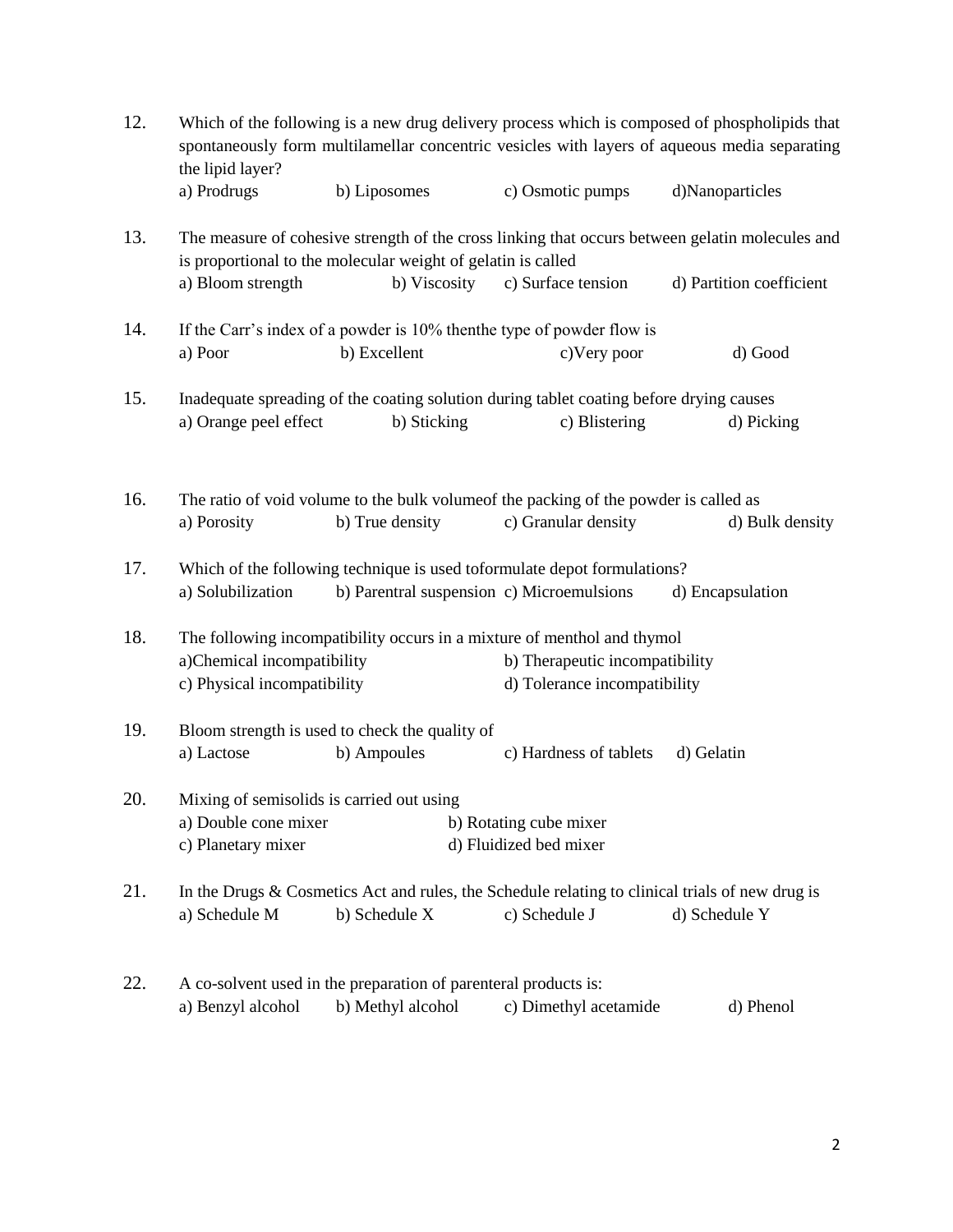| 23.   | One of the following is used as a pH dependent controlled release excipient<br>a) Ethyl cellulose<br>b) Glycerylmonostearate |                                             |                  |  |  |  |
|-------|------------------------------------------------------------------------------------------------------------------------------|---------------------------------------------|------------------|--|--|--|
|       | c) Povidone                                                                                                                  | d) Hydroxyproply methyl cellulose phthalate |                  |  |  |  |
| 24.   | A water insoluble resin that is used as coating material in microencapsulation process is                                    |                                             |                  |  |  |  |
|       | a) Polyvinyl alcohol                                                                                                         | b) Silicone                                 |                  |  |  |  |
|       | c) Hydroxy ethyl cellulose                                                                                                   | d) Polyvinylpyrrolidone                     |                  |  |  |  |
| 25.   | Insufficient spreading of the coating solution before drying in causes of tablet coating process<br>causes                   |                                             |                  |  |  |  |
|       | a) Cracking                                                                                                                  | b) Hazing                                   |                  |  |  |  |
|       | c) Blistering effect                                                                                                         | d) Picking effect Orange peel effect        |                  |  |  |  |
| 26.   | Crown thickness of tablet is measured by<br>a) Micrometerb) Hydrometer c) Pychnometerd) None of above                        |                                             |                  |  |  |  |
| 27.   | Angle of repose is measured by                                                                                               |                                             |                  |  |  |  |
|       | a) Fixed funnel method                                                                                                       | b) Cup plate method                         |                  |  |  |  |
|       | c) Both of the above                                                                                                         | d) None of the above                        |                  |  |  |  |
| 28.   | Which one of these is a carcinogenic                                                                                         |                                             |                  |  |  |  |
|       | a) Mannitol<br>b) Saccharin                                                                                                  | c) Sucrose                                  | d) All the above |  |  |  |
| 29.   | Nature of propellant is determined by                                                                                        |                                             |                  |  |  |  |
|       | a) Karl Fisher Method<br>b) Gas Chromatography                                                                               |                                             |                  |  |  |  |
|       | c) UV method                                                                                                                 | d) None of the above                        |                  |  |  |  |
| 30.   | Intradermal injection refer to the injection into the                                                                        |                                             |                  |  |  |  |
|       | a) Muscle mass<br>b) Subcutaneous tissue                                                                                     |                                             |                  |  |  |  |
|       | c) Spinal fluidd) Skin layer (superficial)                                                                                   |                                             |                  |  |  |  |
| SEC-B |                                                                                                                              |                                             |                  |  |  |  |

#### Note: Answer any 10 questions. Each question carries TWO marks 10x2=20

- 1. Define compression and consolidation.
- 2. Give any four examples of superdisintegrants.
- 3. Define validation.
- 4. Write a note on Biosimilars.
- 5. List out types of Patents.
- 6. Define absorption and bioavailability.
- 7. BCS Classification.
- 8. Explain therapeutic drug monitoring.
- 9. Define Biowaivers with suitable example.
- 10. Advantages of controlled release dosage forms.